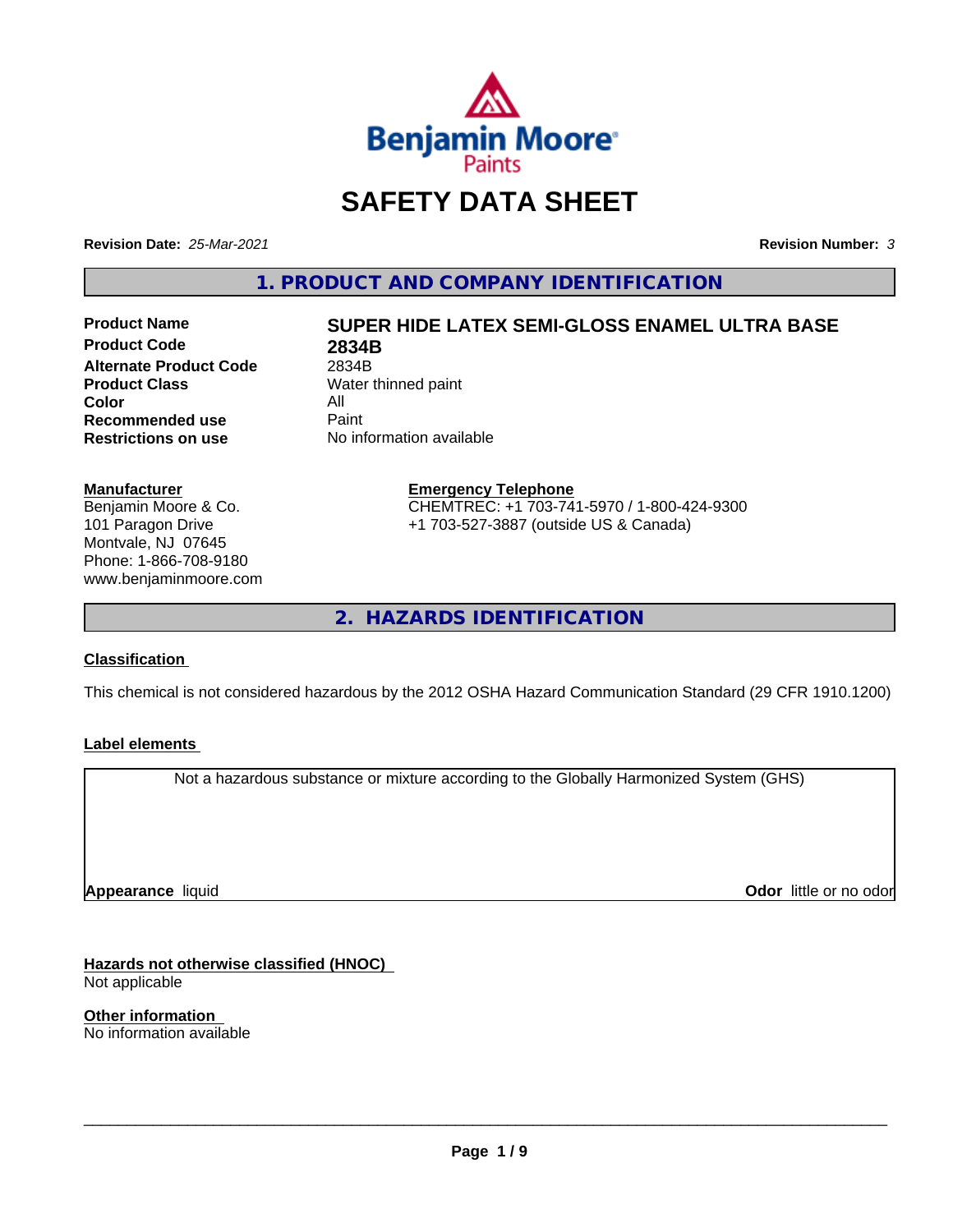**WARNING:** This product contains isothiazolinone compounds at levels of <0.1%. These substances are biocides commonly found in most paints and a variety of personal care products as a preservative. Certain individuals may be sensitive or allergic to these substances, even at low levels.

\_\_\_\_\_\_\_\_\_\_\_\_\_\_\_\_\_\_\_\_\_\_\_\_\_\_\_\_\_\_\_\_\_\_\_\_\_\_\_\_\_\_\_\_\_\_\_\_\_\_\_\_\_\_\_\_\_\_\_\_\_\_\_\_\_\_\_\_\_\_\_\_\_\_\_\_\_\_\_\_\_\_\_\_\_\_\_\_\_\_\_\_\_

## **3. COMPOSITION INFORMATION ON COMPONENTS**

| Chemical name                                                                | CAS No.       | Weight-%    |
|------------------------------------------------------------------------------|---------------|-------------|
| Kaolin                                                                       | 1332-58-7     | $5 - 10$    |
| Propylene glycol                                                             | $57 - 55 - 6$ | - 5         |
| Propanoic acid, 2-methyl-, monoester with<br>2,2,4-trimethyl-1,3-pentanediol | 25265-77-4    | - 5         |
| Titanium dioxide                                                             | 13463-67-7    | $0.1 - 0.5$ |

|                                                       |               | 4. FIRST AID MEASURES                                                                                                                        |  |  |
|-------------------------------------------------------|---------------|----------------------------------------------------------------------------------------------------------------------------------------------|--|--|
| <b>General Advice</b>                                 |               | No hazards which require special first aid measures.                                                                                         |  |  |
| <b>Eye Contact</b>                                    | physician.    | Rinse thoroughly with plenty of water for at least 15 minutes and consult a                                                                  |  |  |
| <b>Skin Contact</b>                                   |               | Wash off immediately with soap and plenty of water while removing all<br>contaminated clothes and shoes.                                     |  |  |
| <b>Inhalation</b>                                     |               | Move to fresh air. If symptoms persist, call a physician.                                                                                    |  |  |
| Ingestion                                             | if necessary. | Clean mouth with water and afterwards drink plenty of water. Consult a physician                                                             |  |  |
| <b>Most Important</b><br><b>Symptoms/Effects</b>      | None known.   |                                                                                                                                              |  |  |
| <b>Notes To Physician</b>                             |               | Treat symptomatically.                                                                                                                       |  |  |
|                                                       |               | 5. FIRE-FIGHTING MEASURES                                                                                                                    |  |  |
| <b>Suitable Extinguishing Media</b>                   |               | Use extinguishing measures that are appropriate to local<br>circumstances and the surrounding environment.                                   |  |  |
| Protective equipment and precautions for firefighters |               | As in any fire, wear self-contained breathing apparatus<br>pressure-demand, MSHA/NIOSH (approved or equivalent)<br>and full protective gear. |  |  |
| <b>Specific Hazards Arising From The Chemical</b>     |               | Closed containers may rupture if exposed to fire or<br>extreme heat.                                                                         |  |  |
| Sensitivity to mechanical impact                      |               | No.                                                                                                                                          |  |  |

**Sensitivity to static discharge** No

**Flash Point Data**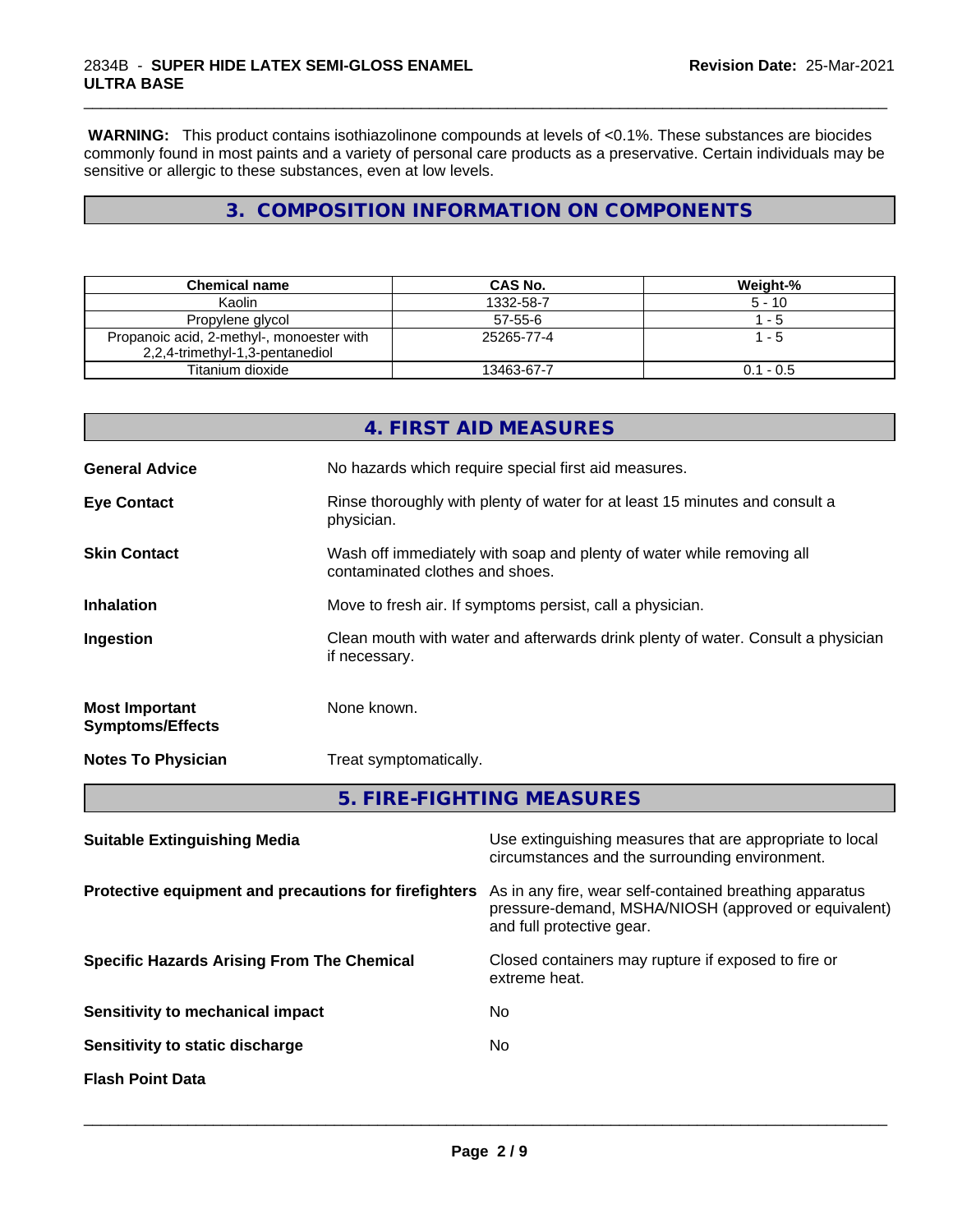| Flash point (°F)<br>Flash Point (°C)<br><b>Method</b>         |                        | Not applicable<br>Not applicable<br>Not applicable |                                |
|---------------------------------------------------------------|------------------------|----------------------------------------------------|--------------------------------|
| <b>Flammability Limits In Air</b>                             |                        |                                                    |                                |
| Lower flammability limit:<br><b>Upper flammability limit:</b> |                        | Not applicable<br>Not applicable                   |                                |
| <b>NFPA</b><br>Health: 1                                      | <b>Flammability: 0</b> | <b>Instability: 0</b>                              | <b>Special: Not Applicable</b> |
| <b>NFPA Legend</b><br>0 - Not Hazardous<br>1 - Slightly       |                        |                                                    |                                |

\_\_\_\_\_\_\_\_\_\_\_\_\_\_\_\_\_\_\_\_\_\_\_\_\_\_\_\_\_\_\_\_\_\_\_\_\_\_\_\_\_\_\_\_\_\_\_\_\_\_\_\_\_\_\_\_\_\_\_\_\_\_\_\_\_\_\_\_\_\_\_\_\_\_\_\_\_\_\_\_\_\_\_\_\_\_\_\_\_\_\_\_\_

#### 1 - Slightly

- 2 Moderate
- 3 High
- 4 Severe

*The ratings assigned are only suggested ratings, the contractor/employer has ultimate responsibilities for NFPA ratings where this system is used.*

*Additional information regarding the NFPA rating system is available from the National Fire Protection Agency (NFPA) at www.nfpa.org.*

## **6. ACCIDENTAL RELEASE MEASURES**

| <b>Personal Precautions</b>      | Avoid contact with skin, eyes and clothing. Ensure adequate ventilation.                                                                                                         |
|----------------------------------|----------------------------------------------------------------------------------------------------------------------------------------------------------------------------------|
| <b>Other Information</b>         | Prevent further leakage or spillage if safe to do so.                                                                                                                            |
| <b>Environmental precautions</b> | See Section 12 for additional Ecological Information.                                                                                                                            |
| <b>Methods for Cleaning Up</b>   | Soak up with inert absorbent material. Sweep up and shovel into suitable<br>containers for disposal.                                                                             |
|                                  | 7. HANDLING AND STORAGE                                                                                                                                                          |
| <b>Handling</b>                  | Avoid contact with skin, eyes and clothing. Avoid breathing vapors, spray mists or<br>sanding dust. In case of insufficient ventilation, wear suitable respiratory<br>equipment. |
| <b>Storage</b>                   | Keep container tightly closed. Keep out of the reach of children.                                                                                                                |
| <b>Incompatible Materials</b>    | No information available                                                                                                                                                         |

## **8. EXPOSURE CONTROLS/PERSONAL PROTECTION**

#### **Exposure Limits**

| <b>Chemical name</b> | <b>ACGIH TLV</b>                           | <b>OSHA PEL</b>           |
|----------------------|--------------------------------------------|---------------------------|
| Kaolin               | TWA: $2 \text{ mg/m}^3$ particulate matter | $15 \text{ mg/m}^3$ - TWA |
|                      | containing no asbestos and <1%             | $5 \text{ mg/m}^3$ - TWA  |
|                      | crystalline silica, respirable particulate |                           |
|                      | matter                                     |                           |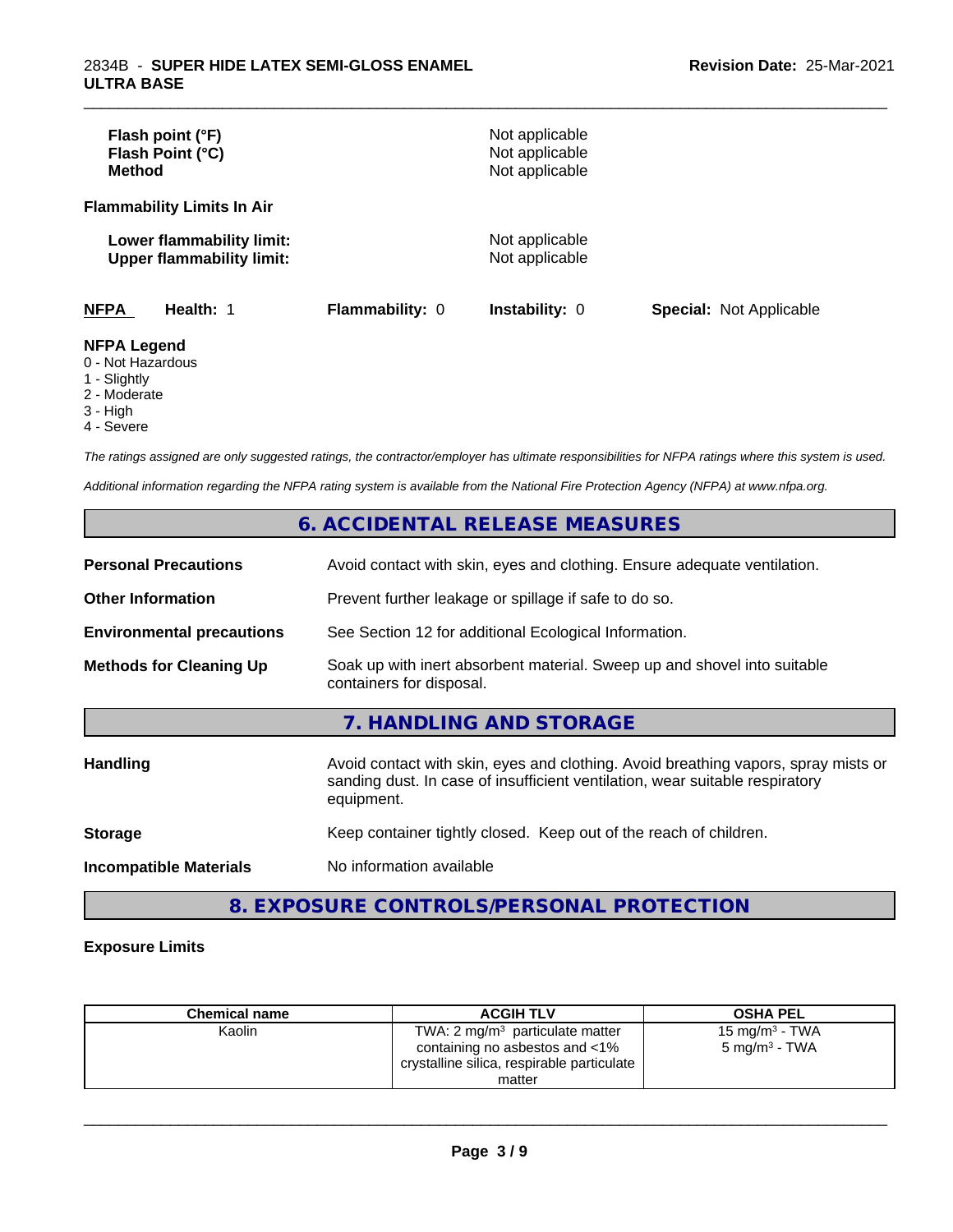#### 2834B - **SUPER HIDE LATEX SEMI-GLOSS ENAMEL ULTRA BASE**

| Titanium dioxide                                                                                                                                                                           | TWA: $10 \text{ mg/m}^3$                                                                                                                                    | 15 mg/m $3$ - TWA |
|--------------------------------------------------------------------------------------------------------------------------------------------------------------------------------------------|-------------------------------------------------------------------------------------------------------------------------------------------------------------|-------------------|
| Legend<br>ACGIH - American Conference of Governmental Industrial Hygienists Exposure Limits<br>OSHA - Occupational Safety & Health Administration Exposure Limits<br>N/E - Not Established |                                                                                                                                                             |                   |
| <b>Engineering Measures</b>                                                                                                                                                                | Ensure adequate ventilation, especially in confined areas.                                                                                                  |                   |
| <b>Personal Protective Equipment</b><br><b>Eye/Face Protection</b><br><b>Skin Protection</b><br><b>Respiratory Protection</b>                                                              | Safety glasses with side-shields.<br>Protective gloves and impervious clothing.<br>In case of insufficient ventilation wear suitable respiratory equipment. |                   |
|                                                                                                                                                                                            |                                                                                                                                                             |                   |

\_\_\_\_\_\_\_\_\_\_\_\_\_\_\_\_\_\_\_\_\_\_\_\_\_\_\_\_\_\_\_\_\_\_\_\_\_\_\_\_\_\_\_\_\_\_\_\_\_\_\_\_\_\_\_\_\_\_\_\_\_\_\_\_\_\_\_\_\_\_\_\_\_\_\_\_\_\_\_\_\_\_\_\_\_\_\_\_\_\_\_\_\_

| <b>Hygiene Measures</b> | Avoid contact with skin, eyes and clothing. Remove and wash contaminated |
|-------------------------|--------------------------------------------------------------------------|
|                         | clothing before re-use. Wash thoroughly after handling.                  |

#### **9. PHYSICAL AND CHEMICAL PROPERTIES**

**Appearance** liquid **Odor** little or no odor **Odor Threshold**<br> **Density (Ibs/gal)**<br> **Density (Ibs/gal)**<br> **No information available**<br>  $9.7 - 10.1$ **Density (Ibs/gal) Specific Gravity** 1.16 - 1.21 **pH** No information available **Viscosity (cps)** No information available **Solubility(ies)** No information available in the solution of the solution of the solution available in the solution of the solution of the solution of the solution of the solution of the solution of the solution of the so **Water solubility Water solubility Water solubility Water solubility Water solution Evaporation Rate No information available No information available Vapor pressure** No information available **Vapor density**<br> **We Solids**<br>
We Solids
25 - 45 **Wt. % Solids** 35 - 45 **Vol. % Solids** 30 - 40<br> **Wt. % Volatiles** 35 - 65 **Wt. % Volatiles** 55 - 65 **Vol. % Volatiles VOC Regulatory Limit (g/L)** < 150 **Boiling Point (°F)** 212 **Boiling Point (°C)** 100 **Freezing point (°F)** 32 **Freezing Point (°C)** 0 **Flash point (°F)**<br> **Flash Point (°C)**<br> **Flash Point (°C)**<br> **C Flash Point (°C) Method** Not applicable<br> **Flammability (solid, gas)** Not applicable Not applicable **Flammability (solid, gas)** Not applicable<br> **Upper flammability limit:** Not applicable **Upper flammability limit:**<br> **Lower flammability limit:** Not applicable Not applicable **Lower flammability limit:**<br> **Autoignition Temperature (°F)** Not applicable havailable **Autoignition Temperature (°F)**<br> **Autoignition Temperature (°C)** No information available **Autoignition Temperature (°C)**<br> **Decomposition Temperature (°F)** No information available **Decomposition Temperature (°F)** No information available<br> **Decomposition Temperature (°C)** No information available **Decomposition Temperature (°C) Partition coefficient** No information available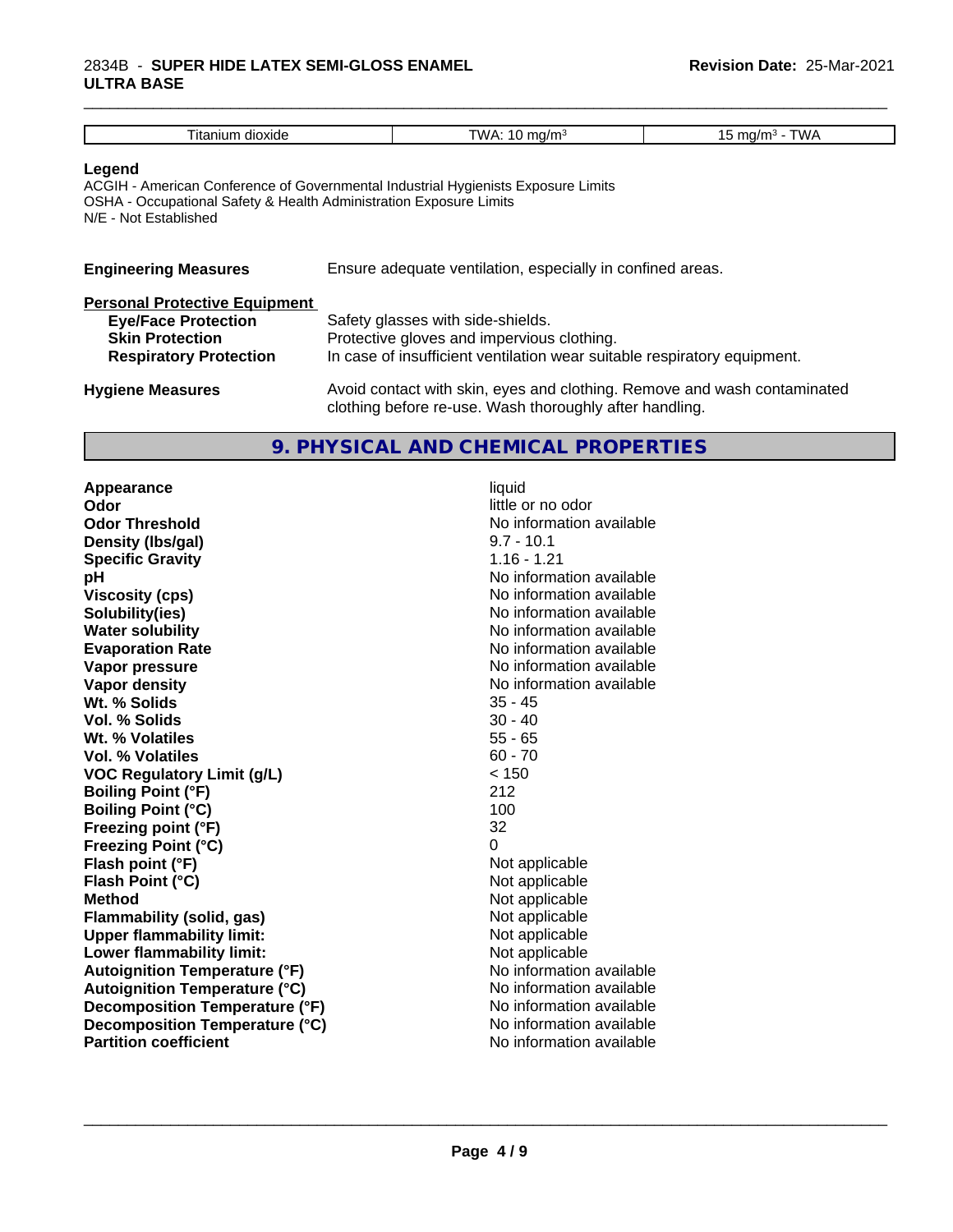## **10. STABILITY AND REACTIVITY**

\_\_\_\_\_\_\_\_\_\_\_\_\_\_\_\_\_\_\_\_\_\_\_\_\_\_\_\_\_\_\_\_\_\_\_\_\_\_\_\_\_\_\_\_\_\_\_\_\_\_\_\_\_\_\_\_\_\_\_\_\_\_\_\_\_\_\_\_\_\_\_\_\_\_\_\_\_\_\_\_\_\_\_\_\_\_\_\_\_\_\_\_\_

| <b>Reactivity</b>                       | Not Applicable                           |
|-----------------------------------------|------------------------------------------|
| <b>Chemical Stability</b>               | Stable under normal conditions.          |
| <b>Conditions to avoid</b>              | Prevent from freezing.                   |
| <b>Incompatible Materials</b>           | No materials to be especially mentioned. |
| <b>Hazardous Decomposition Products</b> | None under normal use.                   |
| Possibility of hazardous reactions      | None under normal conditions of use.     |

## **11. TOXICOLOGICAL INFORMATION**

| <b>Product Information</b>                                                                                                                                                                                                                                                                                                                         |                                                                                                                                                                                                                                                                                                                                                                                                                                                                                                                                                      |
|----------------------------------------------------------------------------------------------------------------------------------------------------------------------------------------------------------------------------------------------------------------------------------------------------------------------------------------------------|------------------------------------------------------------------------------------------------------------------------------------------------------------------------------------------------------------------------------------------------------------------------------------------------------------------------------------------------------------------------------------------------------------------------------------------------------------------------------------------------------------------------------------------------------|
| Information on likely routes of exposure                                                                                                                                                                                                                                                                                                           |                                                                                                                                                                                                                                                                                                                                                                                                                                                                                                                                                      |
| <b>Principal Routes of Exposure</b>                                                                                                                                                                                                                                                                                                                | Eye contact, skin contact and inhalation.                                                                                                                                                                                                                                                                                                                                                                                                                                                                                                            |
| <b>Acute Toxicity</b>                                                                                                                                                                                                                                                                                                                              |                                                                                                                                                                                                                                                                                                                                                                                                                                                                                                                                                      |
| <b>Product Information</b>                                                                                                                                                                                                                                                                                                                         | No information available                                                                                                                                                                                                                                                                                                                                                                                                                                                                                                                             |
|                                                                                                                                                                                                                                                                                                                                                    | Symptoms related to the physical, chemical and toxicological characteristics                                                                                                                                                                                                                                                                                                                                                                                                                                                                         |
| <b>Symptoms</b>                                                                                                                                                                                                                                                                                                                                    | No information available                                                                                                                                                                                                                                                                                                                                                                                                                                                                                                                             |
|                                                                                                                                                                                                                                                                                                                                                    | Delayed and immediate effects as well as chronic effects from short and long-term exposure                                                                                                                                                                                                                                                                                                                                                                                                                                                           |
| Eye contact<br><b>Skin contact</b><br><b>Inhalation</b><br>Ingestion<br><b>Sensitization</b><br><b>Neurological Effects</b><br><b>Mutagenic Effects</b><br><b>Reproductive Effects</b><br><b>Developmental Effects</b><br><b>Target organ effects</b><br><b>STOT - single exposure</b><br><b>STOT - repeated exposure</b><br>Other adverse effects | May cause slight irritation.<br>Substance may cause slight skin irritation. Prolonged or repeated contact may dry<br>skin and cause irritation.<br>May cause irritation of respiratory tract.<br>Ingestion may cause gastrointestinal irritation, nausea, vomiting and diarrhea.<br>No information available<br>No information available.<br>No information available.<br>No information available.<br>No information available.<br>No information available.<br>No information available.<br>No information available.<br>No information available. |
| <b>Aspiration Hazard</b><br><b>Numerical measures of toxicity</b>                                                                                                                                                                                                                                                                                  | No information available                                                                                                                                                                                                                                                                                                                                                                                                                                                                                                                             |
|                                                                                                                                                                                                                                                                                                                                                    |                                                                                                                                                                                                                                                                                                                                                                                                                                                                                                                                                      |

**The following values are calculated based on chapter 3.1 of the GHS document**

| <b>ATEmix (oral)</b>   | 149245 mg/kg |
|------------------------|--------------|
| <b>ATEmix (dermal)</b> | 419469 mg/kg |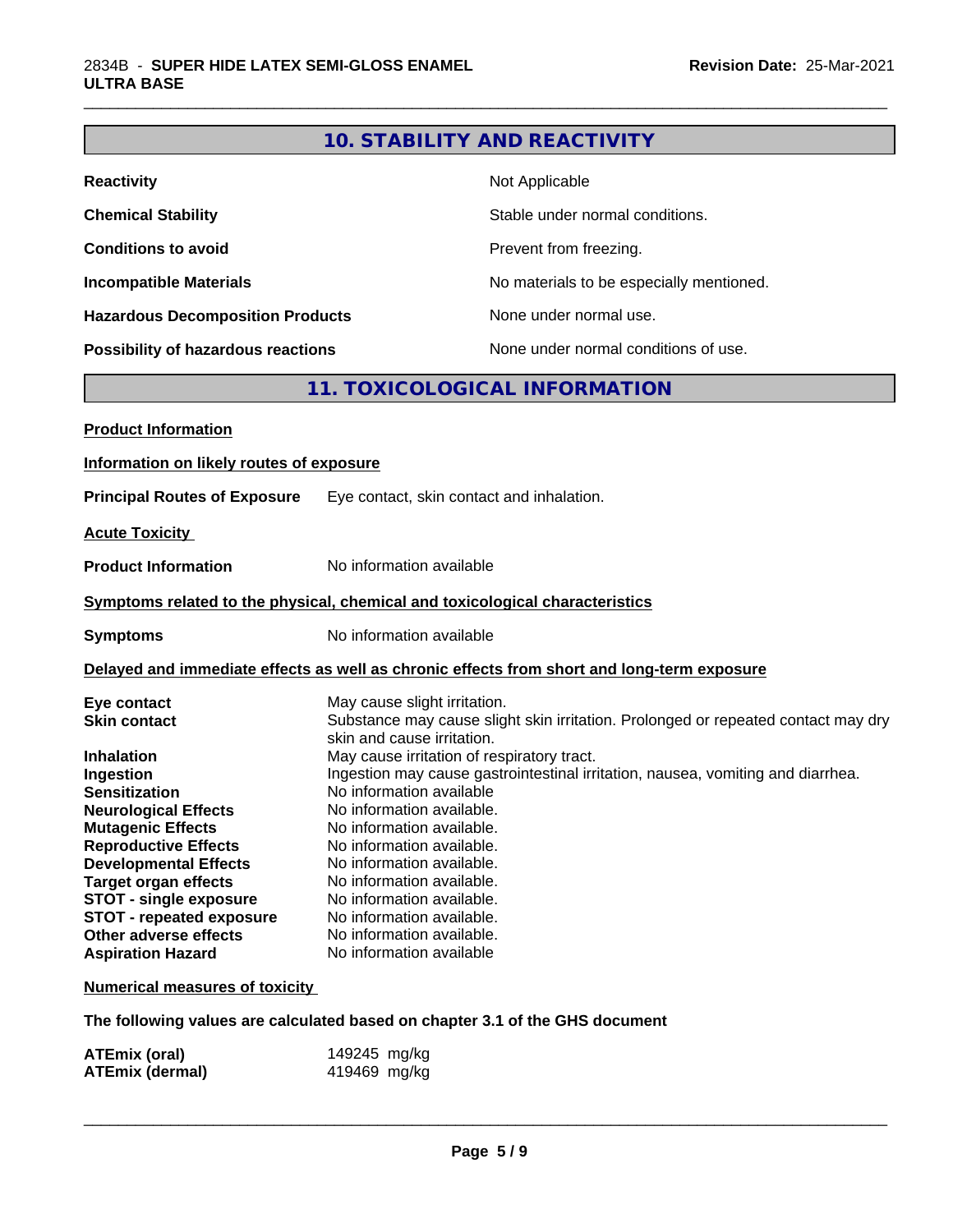#### **Component Information**

| Chemical name                   | Oral LD50             | Dermal LD50              | Inhalation LC50          |
|---------------------------------|-----------------------|--------------------------|--------------------------|
| Kaolin                          | $>$ 5000 mg/kg (Rat)  | $>$ 5000 mg/kg (Rat)     | $\overline{\phantom{0}}$ |
| 1332-58-7                       |                       |                          |                          |
| Propylene glycol                | $= 20$ g/kg (Rat)     | $= 20800$ mg/kg (Rabbit) |                          |
| 57-55-6                         |                       |                          |                          |
| Propanoic acid, 2-methyl-,      | $=$ 3200 mg/kg (Rat)  | $> 15200$ mg/kg (Rat)    |                          |
| monoester with                  |                       |                          |                          |
| 2,2,4-trimethyl-1,3-pentanediol |                       |                          |                          |
| 25265-77-4                      |                       |                          |                          |
| Titanium dioxide                | $> 10000$ mg/kg (Rat) |                          |                          |
| 13463-67-7                      |                       |                          |                          |

\_\_\_\_\_\_\_\_\_\_\_\_\_\_\_\_\_\_\_\_\_\_\_\_\_\_\_\_\_\_\_\_\_\_\_\_\_\_\_\_\_\_\_\_\_\_\_\_\_\_\_\_\_\_\_\_\_\_\_\_\_\_\_\_\_\_\_\_\_\_\_\_\_\_\_\_\_\_\_\_\_\_\_\_\_\_\_\_\_\_\_\_\_

#### **Chronic Toxicity**

#### **Carcinogenicity**

*The information below indicateswhether each agency has listed any ingredient as a carcinogen:.*

| <b>Chemical name</b>                | <b>IARC</b>          | <b>NTP</b> | <b>OSHA</b> |
|-------------------------------------|----------------------|------------|-------------|
|                                     | Possible Human<br>2B |            | Listed      |
| <b>TILL</b><br>dioxide<br>l itanium | Carcinogen           |            |             |

• Although IARC has classified titanium dioxide as possibly carcinogenic to humans (2B), their summary concludes: "No significant exposure to titanium dioxide is thought to occur during the use of products in which titanium dioxide is bound to other materials, such as paint."

#### **Legend**

IARC - International Agency for Research on Cancer NTP - National Toxicity Program OSHA - Occupational Safety & Health Administration

**12. ECOLOGICAL INFORMATION**

#### **Ecotoxicity Effects**

The environmental impact of this product has not been fully investigated.

#### **Product Information**

#### **Acute Toxicity to Fish**

No information available

#### **Acute Toxicity to Aquatic Invertebrates**

No information available

#### **Acute Toxicity to Aquatic Plants**

No information available

#### **Persistence / Degradability**

No information available.

#### **Bioaccumulation**

There is no data for this product.

#### **Mobility in Environmental Media**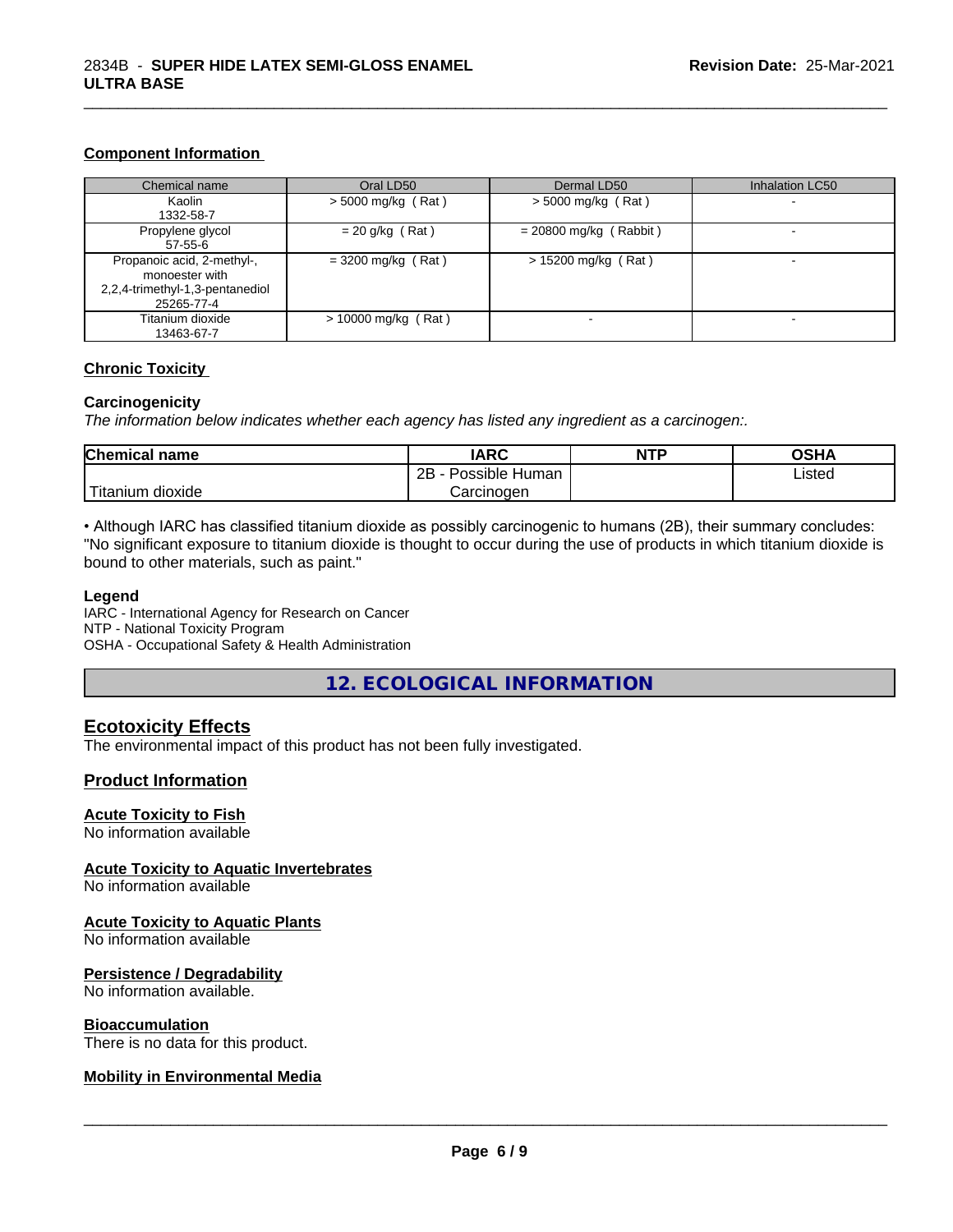No information available.

#### **Ozone**

No information available

#### **Component Information**

#### **Acute Toxicity to Fish**

Propylene glycol LC50: 710 mg/L (Fathead Minnow - 96 hr.) Titanium dioxide  $\overline{\text{LC50:}}$  > 1000 mg/L (Fathead Minnow - 96 hr.)

#### **Acute Toxicity to Aquatic Invertebrates**

Propylene glycol EC50: > 10000 mg/L (Daphnia magna - 24 hr.)

#### **Acute Toxicity to Aquatic Plants**

No information available

|                                                  | 13. DISPOSAL CONSIDERATIONS                                                                                                                                                                                               |  |
|--------------------------------------------------|---------------------------------------------------------------------------------------------------------------------------------------------------------------------------------------------------------------------------|--|
| <b>Waste Disposal Method</b>                     | Dispose of in accordance with federal, state, and local regulations. Local<br>requirements may vary, consult your sanitation department or state-designated<br>environmental protection agency for more disposal options. |  |
|                                                  | <b>14. TRANSPORT INFORMATION</b>                                                                                                                                                                                          |  |
| <b>DOT</b>                                       | Not regulated                                                                                                                                                                                                             |  |
| <b>ICAO/IATA</b>                                 | Not regulated                                                                                                                                                                                                             |  |
| <b>IMDG/IMO</b>                                  | Not regulated                                                                                                                                                                                                             |  |
|                                                  | <b>15. REGULATORY INFORMATION</b>                                                                                                                                                                                         |  |
| <b>International Inventories</b>                 |                                                                                                                                                                                                                           |  |
| <b>TSCA: United States</b><br><b>DSL: Canada</b> | Yes - All components are listed or exempt.<br>Yes - All components are listed or exempt.                                                                                                                                  |  |
| <b>Federal Regulations</b>                       |                                                                                                                                                                                                                           |  |
| SARA 311/312 hazardous categorization            |                                                                                                                                                                                                                           |  |
| Acute health hazard                              | <b>No</b>                                                                                                                                                                                                                 |  |
| <b>Chronic Health Hazard</b><br>Fire hazard      | No<br>No                                                                                                                                                                                                                  |  |

\_\_\_\_\_\_\_\_\_\_\_\_\_\_\_\_\_\_\_\_\_\_\_\_\_\_\_\_\_\_\_\_\_\_\_\_\_\_\_\_\_\_\_\_\_\_\_\_\_\_\_\_\_\_\_\_\_\_\_\_\_\_\_\_\_\_\_\_\_\_\_\_\_\_\_\_\_\_\_\_\_\_\_\_\_\_\_\_\_\_\_\_\_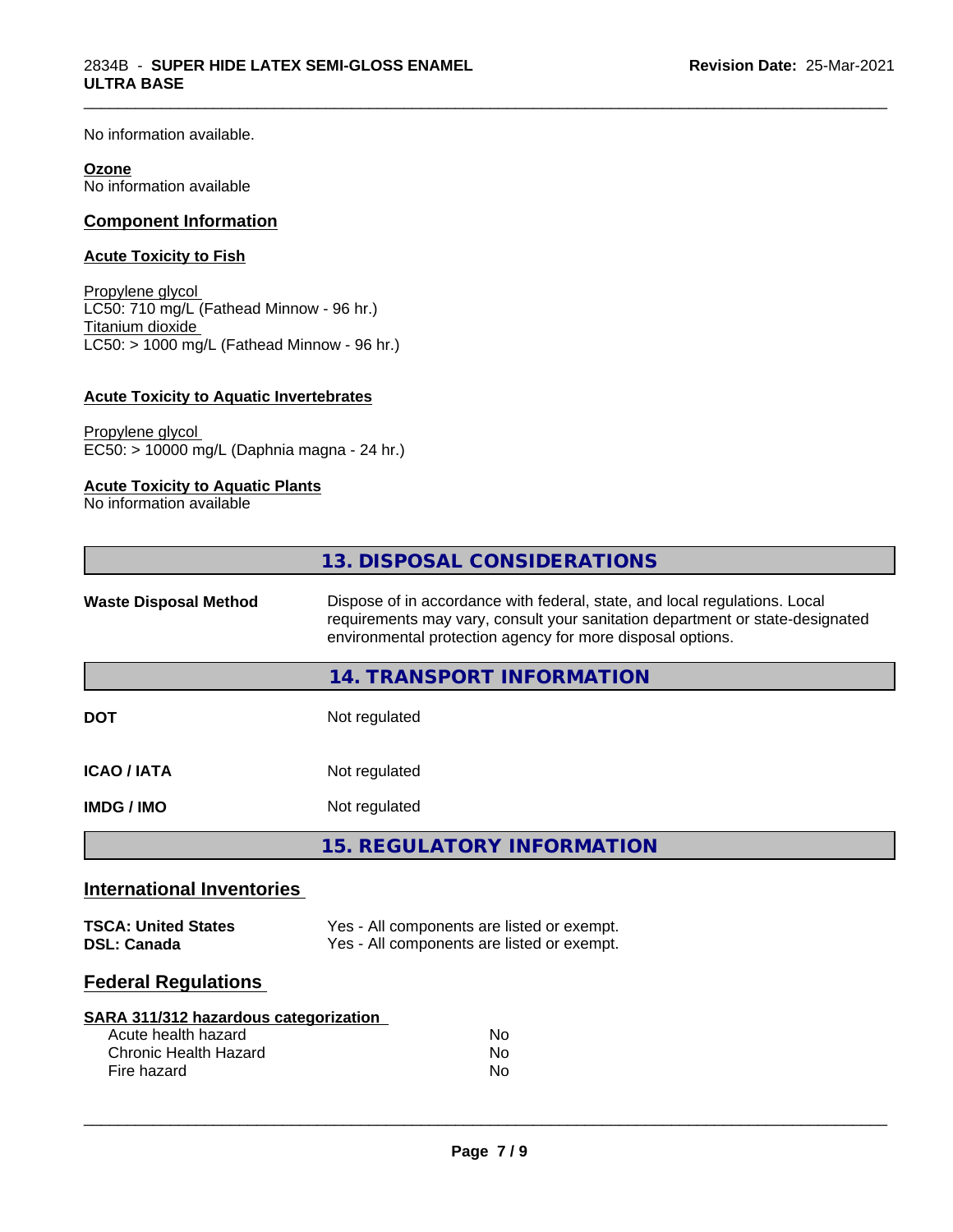| Sudden release of pressure hazard | No  |
|-----------------------------------|-----|
| Reactive Hazard                   | .No |

#### **SARA 313**

Section 313 of Title III of the Superfund Amendments and Reauthorization Act of 1986 (SARA). This product contains a chemical or chemicals which are subject to the reporting requirements of the Act and Title 40 of the Code of Federal Regulations, Part 372:

\_\_\_\_\_\_\_\_\_\_\_\_\_\_\_\_\_\_\_\_\_\_\_\_\_\_\_\_\_\_\_\_\_\_\_\_\_\_\_\_\_\_\_\_\_\_\_\_\_\_\_\_\_\_\_\_\_\_\_\_\_\_\_\_\_\_\_\_\_\_\_\_\_\_\_\_\_\_\_\_\_\_\_\_\_\_\_\_\_\_\_\_\_

*None*

#### **Clean Air Act,Section 112 Hazardous Air Pollutants (HAPs) (see 40 CFR 61)**

This product contains the following HAPs:

*None*

#### **US State Regulations**

#### **California Proposition 65**

## **AN** WARNING: Cancer and Reproductive Harm– www.P65warnings.ca.gov

#### **State Right-to-Know**

| Chem<br>name<br>mıcal | - -<br>ucatte<br>Mace<br>⊶atiluseus | . Jersev<br>/۱۵۵ | าnsvlvania |
|-----------------------|-------------------------------------|------------------|------------|
| Kaolir                |                                     |                  |            |
| alvcol<br>Propvlene   |                                     |                  |            |

**Legend**

X - Listed

### **16. OTHER INFORMATION**

**HMIS** - **Health:** 1 **Flammability:** 0 **Reactivity:** 0 **PPE:** -

 $\overline{\phantom{a}}$  ,  $\overline{\phantom{a}}$  ,  $\overline{\phantom{a}}$  ,  $\overline{\phantom{a}}$  ,  $\overline{\phantom{a}}$  ,  $\overline{\phantom{a}}$  ,  $\overline{\phantom{a}}$  ,  $\overline{\phantom{a}}$  ,  $\overline{\phantom{a}}$  ,  $\overline{\phantom{a}}$  ,  $\overline{\phantom{a}}$  ,  $\overline{\phantom{a}}$  ,  $\overline{\phantom{a}}$  ,  $\overline{\phantom{a}}$  ,  $\overline{\phantom{a}}$  ,  $\overline{\phantom{a}}$ 

**HMIS Legend**

- 0 Minimal Hazard
- 1 Slight Hazard
- 2 Moderate Hazard
- 3 Serious Hazard
- 4 Severe Hazard
- \* Chronic Hazard

X - Consult your supervisor or S.O.P. for "Special" handling instructions.

*Note: The PPE rating has intentionally been left blank. Choose appropriate PPE that will protect employees from the hazards the material will present under the actual normal conditions of use.*

*Caution: HMISÒ ratings are based on a 0-4 rating scale, with 0 representing minimal hazards or risks, and 4 representing significant hazards or risks. Although HMISÒ ratings are not required on MSDSs under 29 CFR 1910.1200, the preparer, has chosen to provide them. HMISÒ ratings are to be used only in conjunction with a fully implemented HMISÒ program by workers who have received appropriate HMISÒ training. HMISÒ is a registered trade and service mark of the NPCA. HMISÒ materials may be purchased exclusively from J. J. Keller (800) 327-6868.*